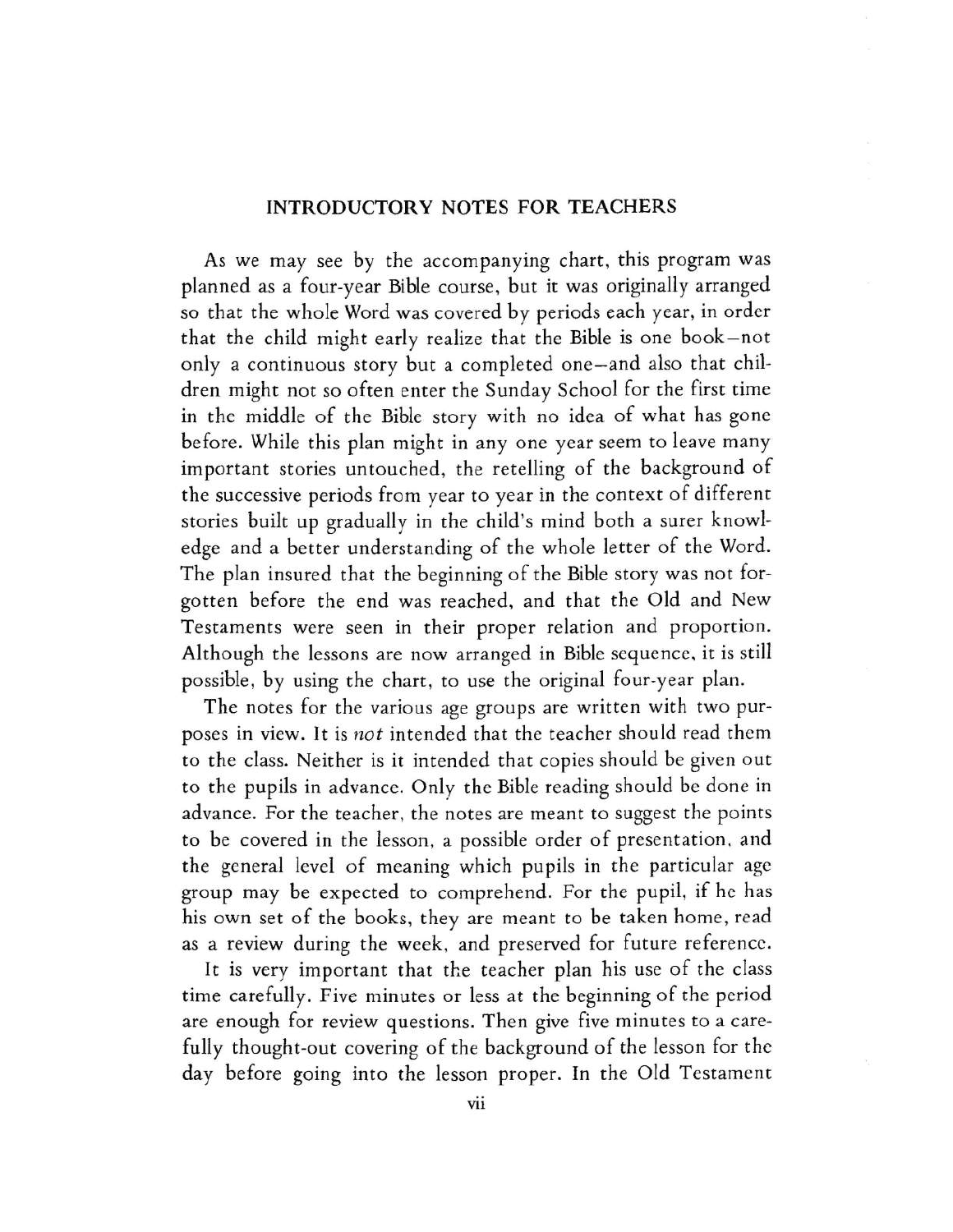#### viii INTRODUCTORY NOTES FOR TEACHERS

build the background as far as possible about persons and places in order to fix these in their proper sequence in the pupils' minds. In the New Testament the background should be the factual story of the Lord's life on earth.

The writings of the church tell us that "generals" must be grasped before "particulars" can be understood in their proper context; so we may feel sure that our first object in the Sunday School should be to impress the general outline of the whole Bible story on the minds of our pupils. The covering of the whole story each year has this objective in view.

The two survey lessons (nos. 22 and 24 on the accompanying chart) are general lessons but are based on a different passage each year in order to give the pupils a wider variety in the study of the Prophets than has been possible in previous courses. They are also optional lessons, written in such a way that Sunday Schools with a school year of less than forty sessions may omit them without losing continuity. Each series also contains fifteen lessons from the New Testament. A different Gospel is studied each year. Two of the fifteen lessons are written as optional lessons; three are the special lessons for Christmas, Palm Sunday, and Easter; and three are from the book of Revelation.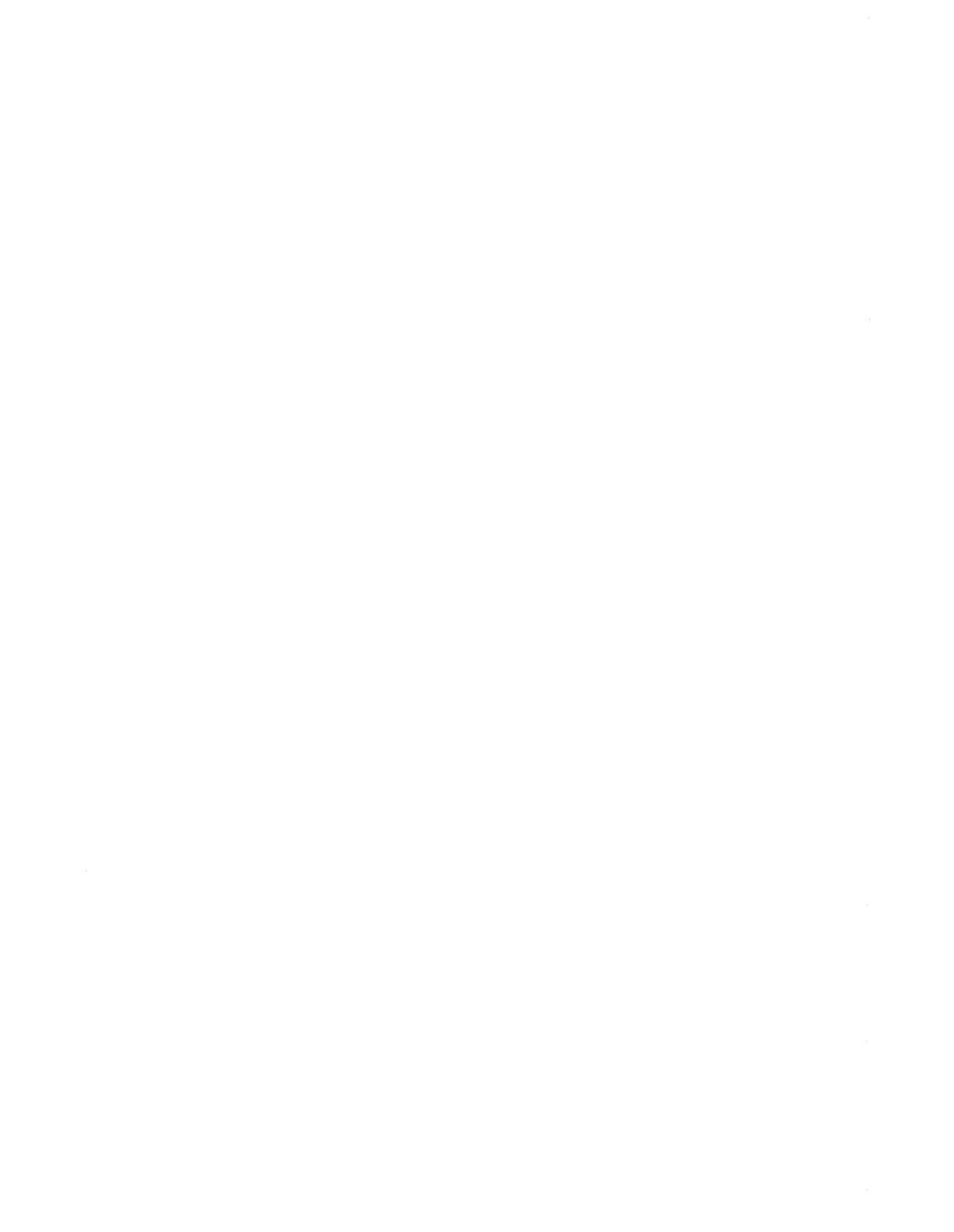## FOUR-YEAR LESSON COURSE FOR NEW CHURCH SUNDAY SCHOOLS

# Assignments in the Old Testament

| Lesson | Subject                                    | Series I              | Series II                     | Series III                        | Series IV            |
|--------|--------------------------------------------|-----------------------|-------------------------------|-----------------------------------|----------------------|
| 1.     | The Creation                               | <b>General View</b>   | First Four Days               | Days Five and Six                 | The Seventh Day      |
| 2.     | The Most Ancient Church The Garden of Eden |                       | Helpmeet for Adam The Serpent |                                   | Cain and Abel        |
| 3.     | The Ancient Church                         | Noah Builds an Ark    | End of the Flood              | The Rainbow                       | Tower of Babel       |
| 4.     | Abraham                                    | The Call of Abram     | Abram and Lot                 | Birth of Ishmael                  | Abraham & the Angels |
| 5.     | Isaac                                      | Birth of Isaac        | Sacrifice of Isaac            | Isaac and Rebekah                 | Isaac & Abimelech    |
| 6.     | Jacob                                      | J. cob & Esau         | Jacob's Dream                 | Wives & Sons                      | Jacob's Return       |
| 7.     | Joseph                                     | Joseph & Brothers     | Joseph in Prison              | Ruler of Egypt                    | Sons and Death       |
| 8.     | Moses                                      | <b>Birth of Moses</b> | The Burning Bush              | The Ten Plagues                   | The Passover         |
| 9.     | Escape from Egypt                          | Crossing Red Sea      | Marah & Elim                  | Quails and Manna                  | Rephidim & Amalek    |
| 10.    | Mount Sinai                                | Ten Commandments      | Ark of Covenant               | The Tabernacle                    | The Golden Calf      |
| 11.    | Wilderness Wanderings                      | Nadab & Abihu         | The Twelve Spies              | Korah, Dathan, Abiram Aaron's Rod |                      |
| 12.    | Entering the Holy Land                     | Balaam                | Call of Joshua                | Crossing the Jordan               | Gilgal               |
| 13.    | Conquest of Holy Land                      | Jericho               | Ai                            | The Gibeonites                    | Conquest & Division  |
| 14.    | The Judges                                 | Deborah & Barak       | Gideon                        | Jephthah                          | Samson               |
| 15.    | Samuel                                     | Birth of Samuel       | Lord Calls Samuel             | Capture of the Ark                | Asking for a King    |
| 16.    | Saul                                       | Choosing of Saul      | Saul's Impatience             | Saul & Jonathan                   | <b>Sparing Agag</b>  |
| 17.    | David                                      | Anointing of David    | David & Goliath               | Ark to Jerusalem                  | David & Bathsheba    |
| 18.    | Solomon                                    | Wisdom of Solomon     | Glory of Solomon              | Building the Temple               | Decline & Death      |
| 19.    | Kingdom of Israel                          | Elijah & Ahab         | Elijah at Horeb               | Elijah's Mantle                   | Elisha & Naaman      |
| 20.    | Kingdom of Judah                           | Reign of Asa          | Hezekiah & Isaiah             | Josiah                            | Zedekiah & Jeremiah  |
| 21.    | <b>Book of Psalms</b>                      | Psalm 1               | Psalm 19                      | Psalm 91                          | Psalm 119            |